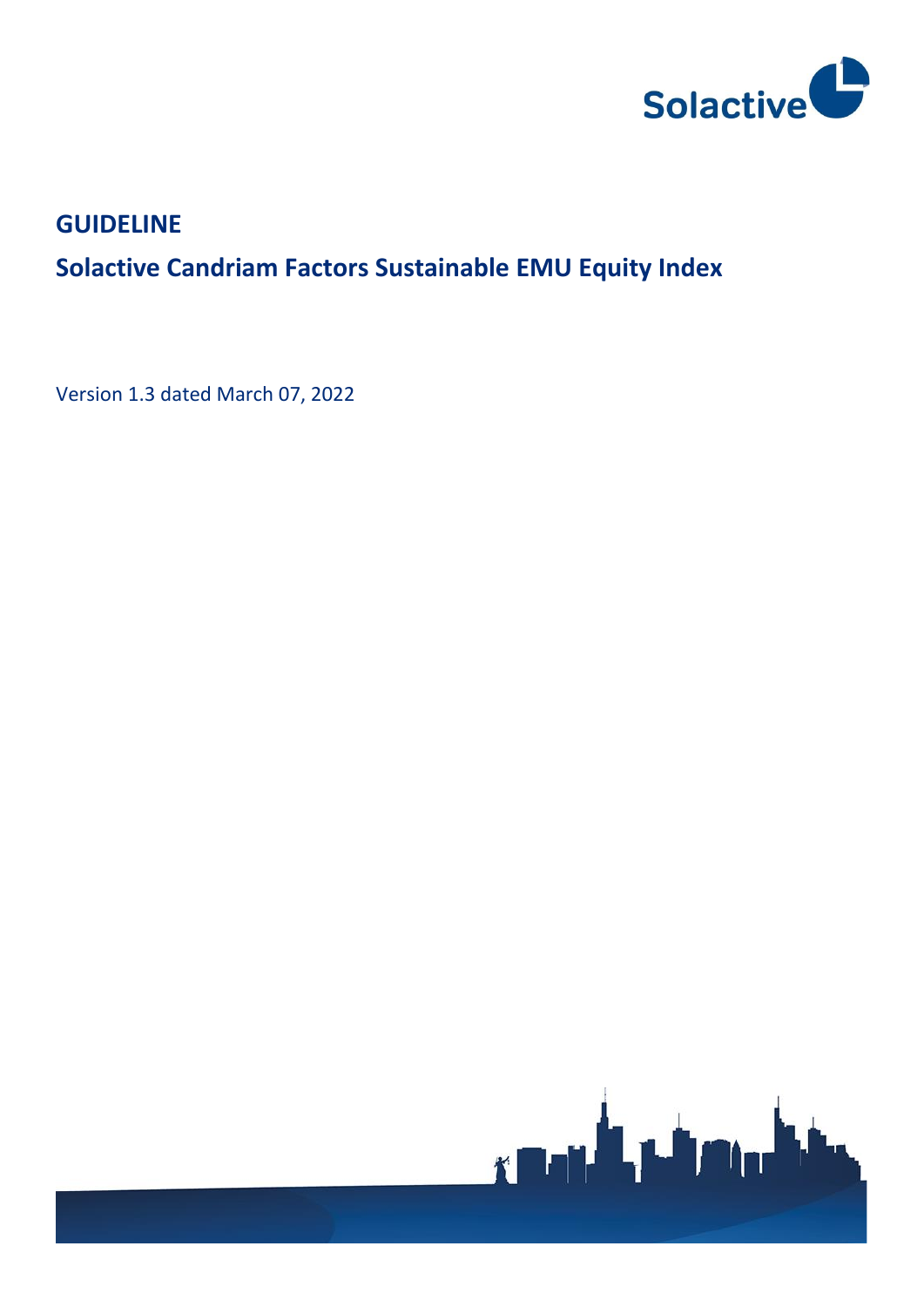### **Contents**

#### **Introduction**

- **1 Index specifications**
- **1.1** Short name and ISIN
- **1.2** Initial value
- **1.3** Distribution
- **1.4** Prices and calculation frequency
- **1.5** Weighting
- **1.6** Decision-making bodies
- **1.7** Publication
- **1.8** Historical data
- **1.9** Licensing

#### **2 Composition of the Index**

- **2.1** Selection of the index components
- **2.2** Ordinary adjustment
- **2.3** Extraordinary adjustment

#### **3 Calculation of the Index**

- **3.1** Index formula
- **3.2** Accuracy
- **3.3** Adjustments
- **3.4** Dividends and other distributions
- **3.5** Corporate actions
- **3.6** Calculation of the Index in the event of a market disruption

#### **4 Definitions**

#### **5 Appendix**

- **5.1** Contact data
- **5.2** Calculation of the Index change in calculation method

#### **6 History of Index Changes**

This document contains the underlying principles and regulations regarding the structure and the operating of the Solactive Candriam Factors Sustainable EMU Equity Index (the "Index")*.* Solactive AG shall make every effort to implement regulations. Solactive AG does not offer any explicit or tacit guarantee or assurance, neither pertaining to the results from the use of the Index nor the Index value at any certain point in time nor in any other respect. The Index is merely calculated and published by Solactive AG and it strives to the best of its ability to ensure the correctness of the calculation. There is no obligation for Solactive AG – irrespective of possible obligations to issuers – to advise third parties, including investors and/or financial intermediaries, of any errors in the Index. The publication of the Index by Solactive AG is no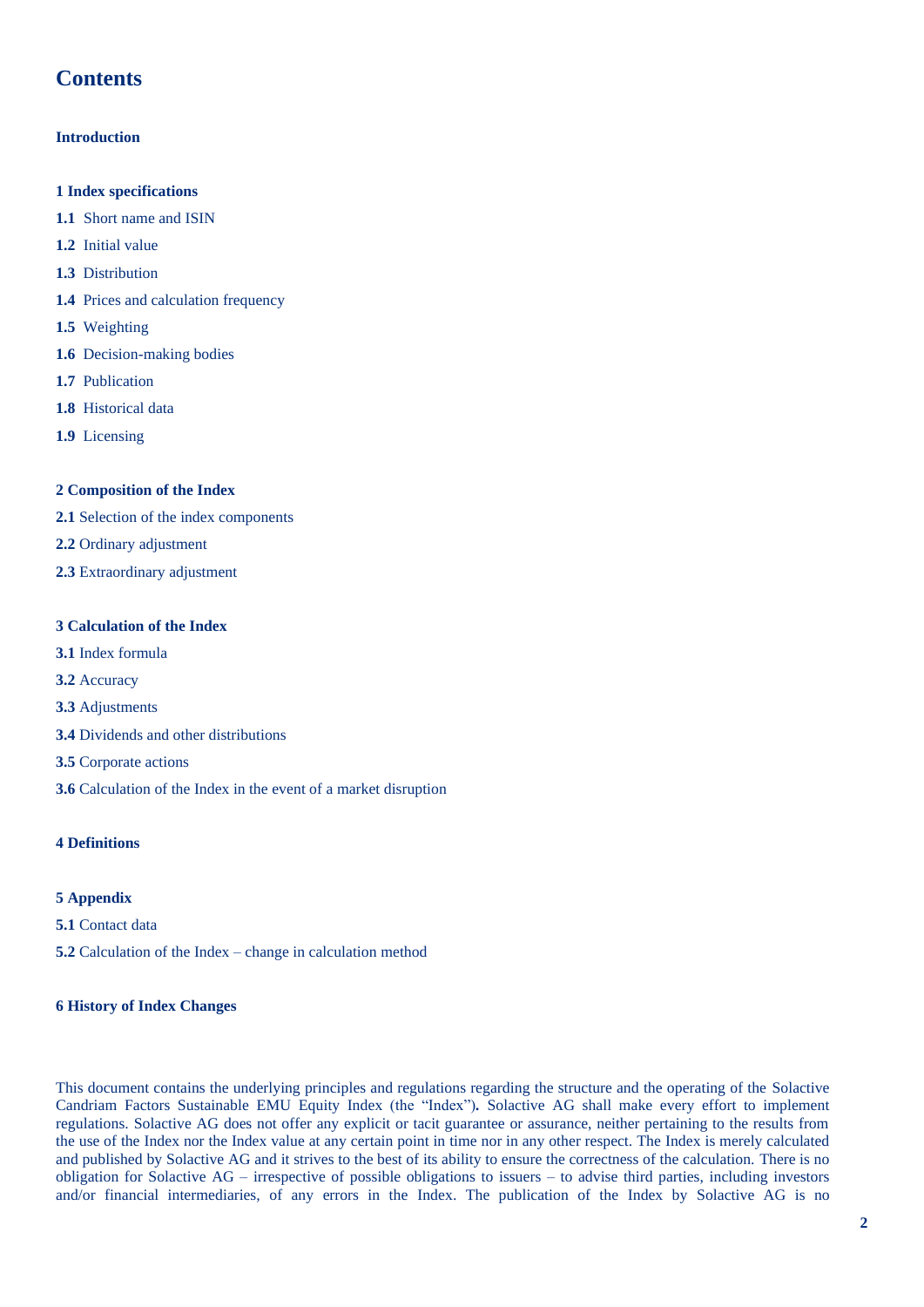recommendation for capital investment and does not contain any assurance or opinion of Solactive AG regarding a possible investment in a financial instrument based on this Index.

### **Introduction**

This document is to be used as a guideline with regard to the composition, calculation and management of the Index**.** Any changes made to the guideline are initiated by the Committee specified in section 1.6. The Index is calculated and published by Solactive AG. The name "Solactive" is copyrighted.

### **1 Index specifications**

The Solactive Candriam Factors Sustainable EMU Equity Index (the **"**Index**"**) is an Index of Solactive AG and is calculated and distributed by Solactive AG.

The Index is a rule-based, smart-beta weighted index engineered to exploit the return potential of socially responsible companies.

The Index is intended to deliver exposure to equity securities of a selection of large and medium capitalized Eurozone companies meeting sustainable and responsible investing ("SRI") criteria developed by Candriam and weighted using a non-market capitalization methodology.

The Index is a total return index, dividends will be reinvested net of tax [NTR].

The Index is published in EUR.

#### **1.1 Short name and ISIN**

The Index is distributed under ISIN DE000SLA3LX6; the WKN is SLA3LX. The Index is published in Reuters under the code < .SOLCAFSU > and in Bloomberg under the code < SOLCAFSU Index >.

#### **1.2 Initial value**

The Index is based on 100 at the close of trading on the start date, December 18<sup>th</sup> 2015.

#### **1.3 Distribution**

The Index is published via the price marketing services of Boerse Stuttgart GmbH and is distributed to all affiliated vendors. Each vendor decides on an individual basis as to whether he will distribute/display the Index via his information systems.

#### **1.4 Prices and calculation frequency**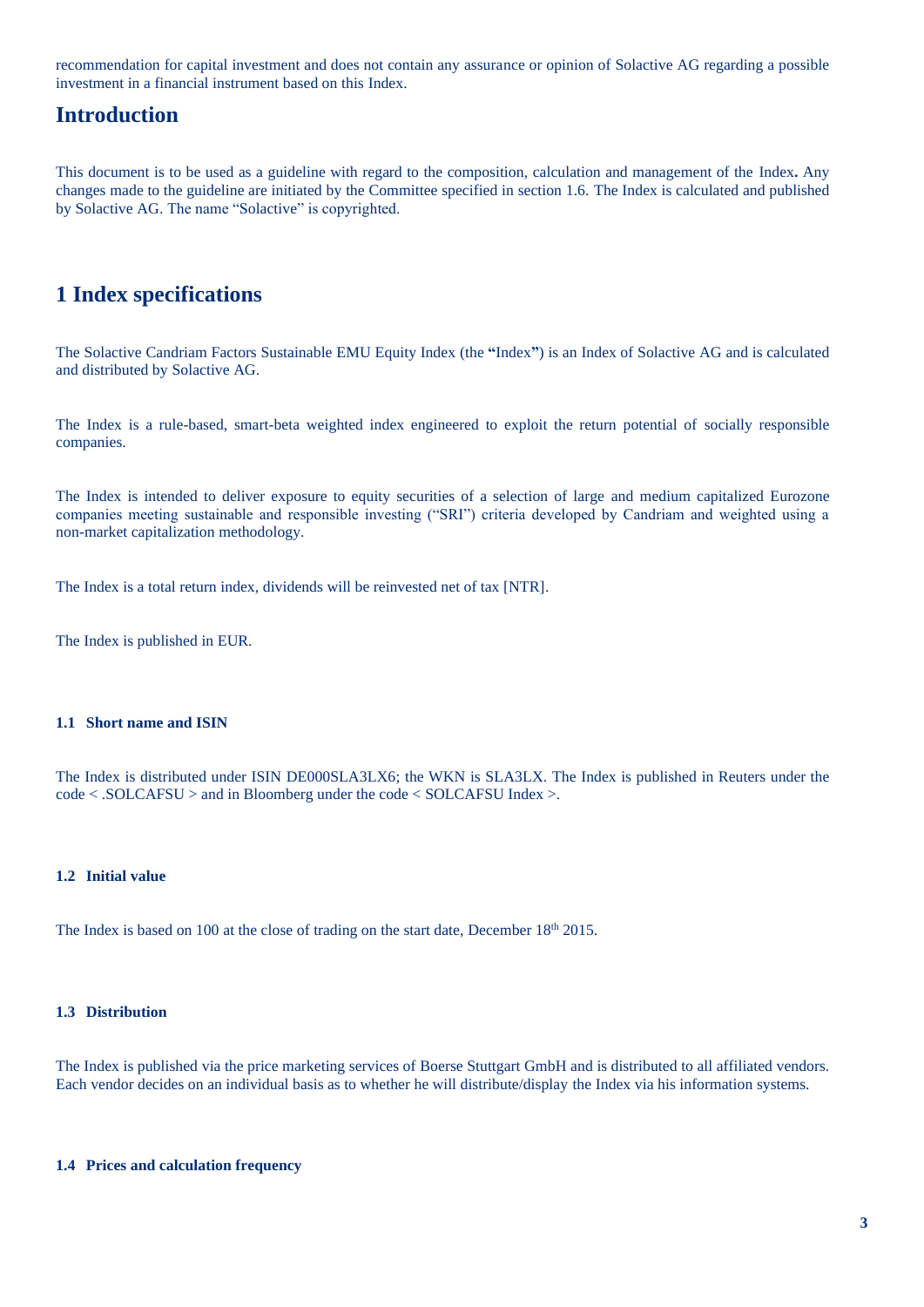The price of the Index is calculated on each Business Day based on the prices on the respective Exchanges on which the Index Components are listed. The most recent prices of all Index Components are used. Prices of Index Components not listed in the Index Currency are converted using the current Intercontinental Exchange (ICE) spot foreign exchange rate. Should there be no current TRADING PRICE for an INDEXCOMPONENT, the later of: (i) the most recent closing price; or (ii) the last available TRADING PRICE for the preceding TRADING DAY is used in the calculation. The daily Index Closing Level is calculated using Reuters/WMCO closing spot rates as at 4pm London time.

The Index is calculated every Business Day from 9:00am to 10:30pm, CET. In the event that data cannot be provided to Reuters or to the pricing services of Boerse Stuttgart GmbH the Index cannot be distributed.

Any incorrect calculation is adjusted on a retrospective basis.

#### **1.5 Weighting**

Index Components are assigned a weight ("Fundamental Weight"). All data is sourced from Factset Research Systems. The codes for all data are listed in the Appendix 5.3. The Fundament Weight for each component is based on the following factors:

- o Average Sales: Average of the last 5 years Sales in EUR
- o Average Net Earnings: Average of the last 5 years Net Earnings in EUR (If Average < 0 then we consider Average  $= 0$ )
- o Book Value: Most recent Book Value in EUR
- o Average Operating Cash Flow: Average of the last 5 years Operating Cash Flow in EUR (If Average < 0 then we consider  $Average = 0)$

The weight for each factor is the company's value divided by the sum of values for all Index Components. Each component's Fundamental Weight is the average of the 4 factor weights for each component. If a field is missing, the factor is simply ignored from the calculations.

- The Fundamental Weight of each Index Component is being modified according to the following logic:
	- o Index components are sorted and ranked according to their weight in descending order
	- o The minimum Fundamental Weight for each Index component is calculated as:

$$
\sum_{i=1}^n \text{Fundamental Weight}_i \geq (\text{Number of Index Components} - n) * \text{Weight}_{n+1}
$$

where  $n = rank of the minimum Index Component that does not fulfill the above condition$ 

- o Each Weight is scaled such that the sum is 100%
- The Modified Fundamental Weight of each Index Component is then adjusted by the following factors:
	- o Value:
		- **Earnings Yield: Earnings per share of the last fiscal year divided by the price per share**
		- **•** Operating Cash Flow Yield: Operating cash flow of the last fiscal year divided by the last total market value
		- **•** Sales/Enterprise Value: Total Sales of the last fiscal year divided by the Enterprise Value
		- Financing Cash Flow Yield: Financing cash flow of the last fiscal year divided by the last total market value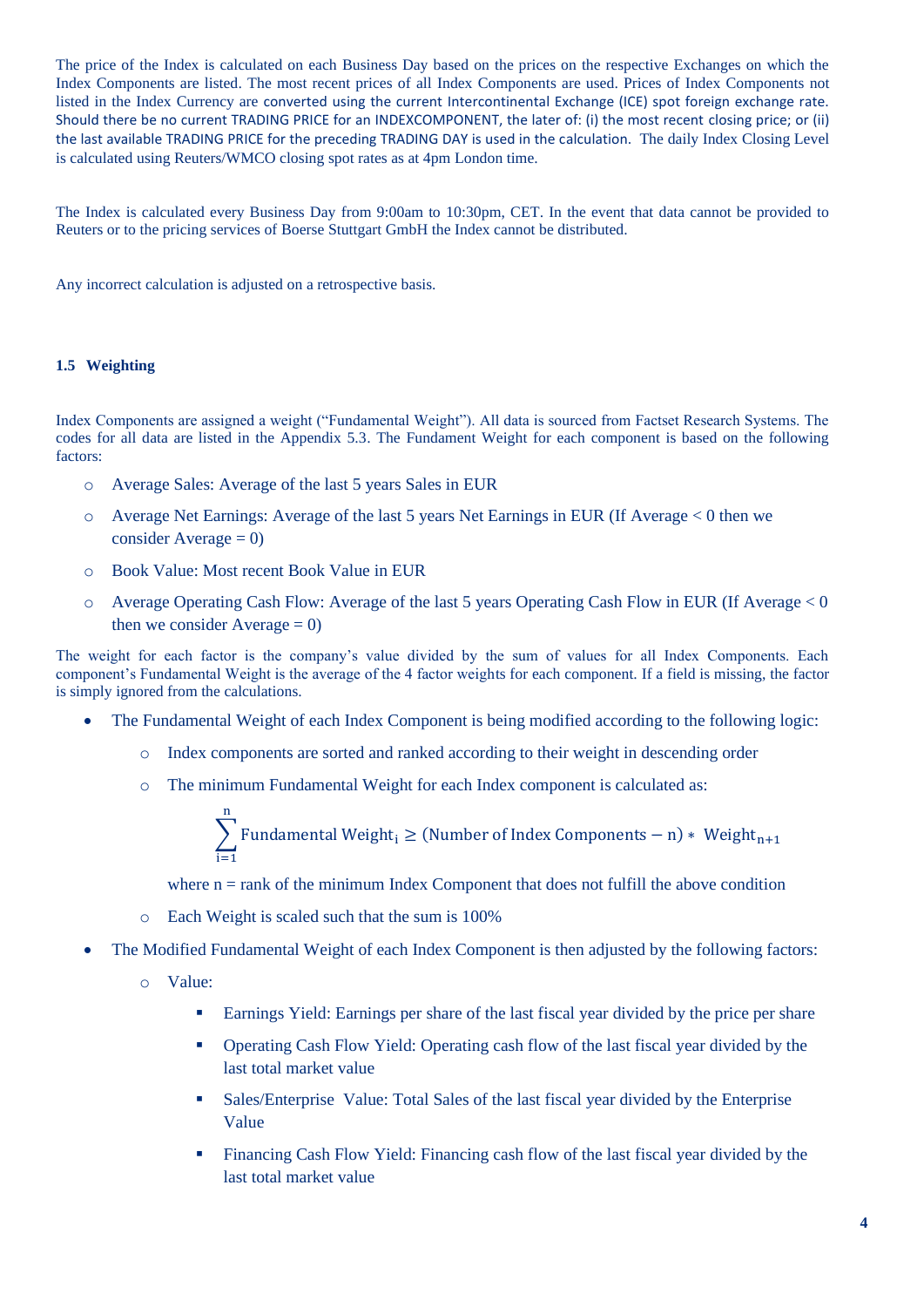- o Quality:
	- **EBITDA** to Net Debt (ex-Financials): Earnings before Interest, Taxes, Depreciation and Amortization (EBITDA) over the last fiscal year divided by the Net Debt (Not applied to financial companies)
	- Operating Cash Flow to (Capital Expenditures + Dividends (ex-Financials)): Operating Cash Flow over the last fiscal year divided by the sum of Capital Expenditures and Dividends over the last fiscal year
	- ROCE Trend \* Stability (Stability is a measure of the consistency of the metric measured through time): 6 years period trend of the Return on Capital Expenditures over the last 6 fiscal years multiplied by Stability (Stability is defined as the RSquared of the last fiscal years of ROCE)
	- Operating Margin Trend \* Stability (ex-Financials): 6 years period trend of the Operating Margin multiplied by Stability (not applied to financial companies)
	- ROE: Return on Equity over the last fiscal year
- o Low Volatility:
	- 6/12/24 month standard deviation of returns: Standard deviation of weekly returns over the trailing 6, 12 & 24 calendar months
- Each Index Component is ranked on each of the preceding criteria:
	- o The percentile rank for each sub factor is averaged to get an average percentile rank for the factor.
	- o The percentile rank for each factor is averaged to get an average percentile rank for the Index Component.
	- o The Index Components are sorted into quintiles based on the average percentile rank across the factors.
	- o The adjustment factor ("Adjustment Factor") is based on the following table:

|                                                        | Quintile based on average percentile rank across factors |      |     |         |         |
|--------------------------------------------------------|----------------------------------------------------------|------|-----|---------|---------|
| <b>Index</b>                                           |                                                          |      |     |         |         |
| <b>Eurozone</b><br><b>Sustainable</b><br><b>Equity</b> | 40.0                                                     | 20.0 | 0.0 | $-20.0$ | $-40.0$ |

Adjustment to Fundamental Weight in basis points (bps)

- o The adjusted weight ("Adjusted Weight") of each Index Component in each index = Modified Fundamental Weight + Adjustment Factor
- o Each Adjusted Weight is scaled such that the sum is 100%. The scaled weight becomes the final weight ("Final Weight").
- o All weights must be positive.
- o The Final Weight of an Index Component is capped at 10%. Furthermore, the Final Weights of the Index Components that have a Final Weight of greater than 5% shall not exceed 40% in aggregate. Any excess weight will be redistributed among the other Index Components in accordance with the above.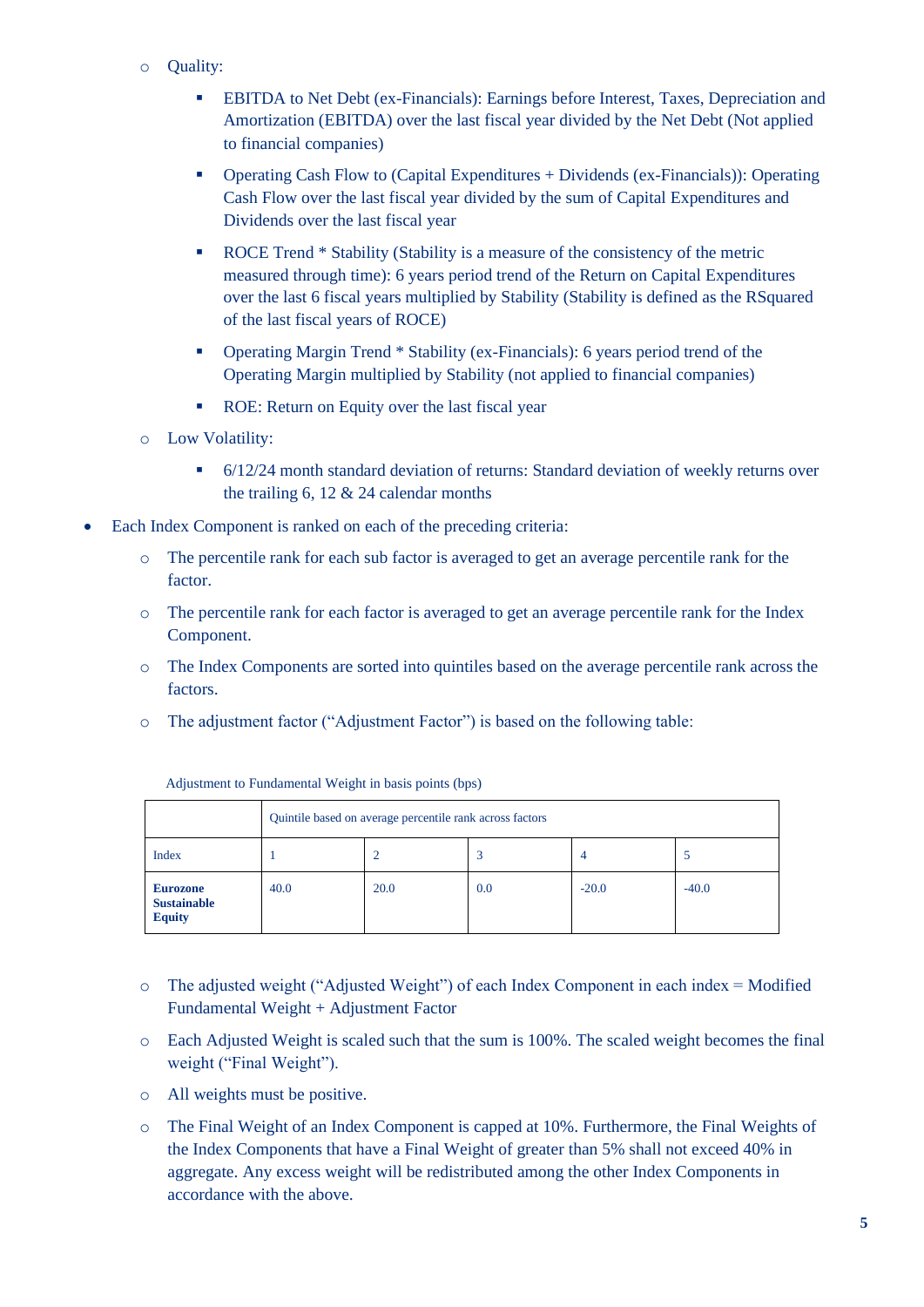o Any Index Component with a Final Weight below 0.025% will be removed with a weight of 0%

Any excess weight will be redistributed among the other Index Components in accordance with the above.

#### **1.6 Decision-making bodies**

A Committee composed of staff from Solactive AG is responsible for decisions regarding the composition of Index as well as any amendments to the rules (in this document referred to as the **"**Committee**"** or the **"**Index Committee**"**). The future composition of the Index is determined by the Committee on the Selection Days according to the procedure outlined in 2.1 of this document. The Committee shall also decide about the future composition of the Index*.* if any Extraordinary Events should occur and the implementation of any necessary adjustments.

Members of the Committee can recommend changes to the guideline and submit them to the Committee for approval.

#### **1.7 Publication**

All specifications and information relevant for calculating the Index are made available on the http://www.solactive.de web page and sub-pages.

#### **1.8 Historical data**

Historical data will be maintained from the launch of the Index on May 29<sup>th</sup>, 2017.

#### **1.9 Licensing**

Licences to use the Index as the underlying value for derivative instruments are issued to stock exchanges, banks, financial services providers and investment houses by Solactive AG*.*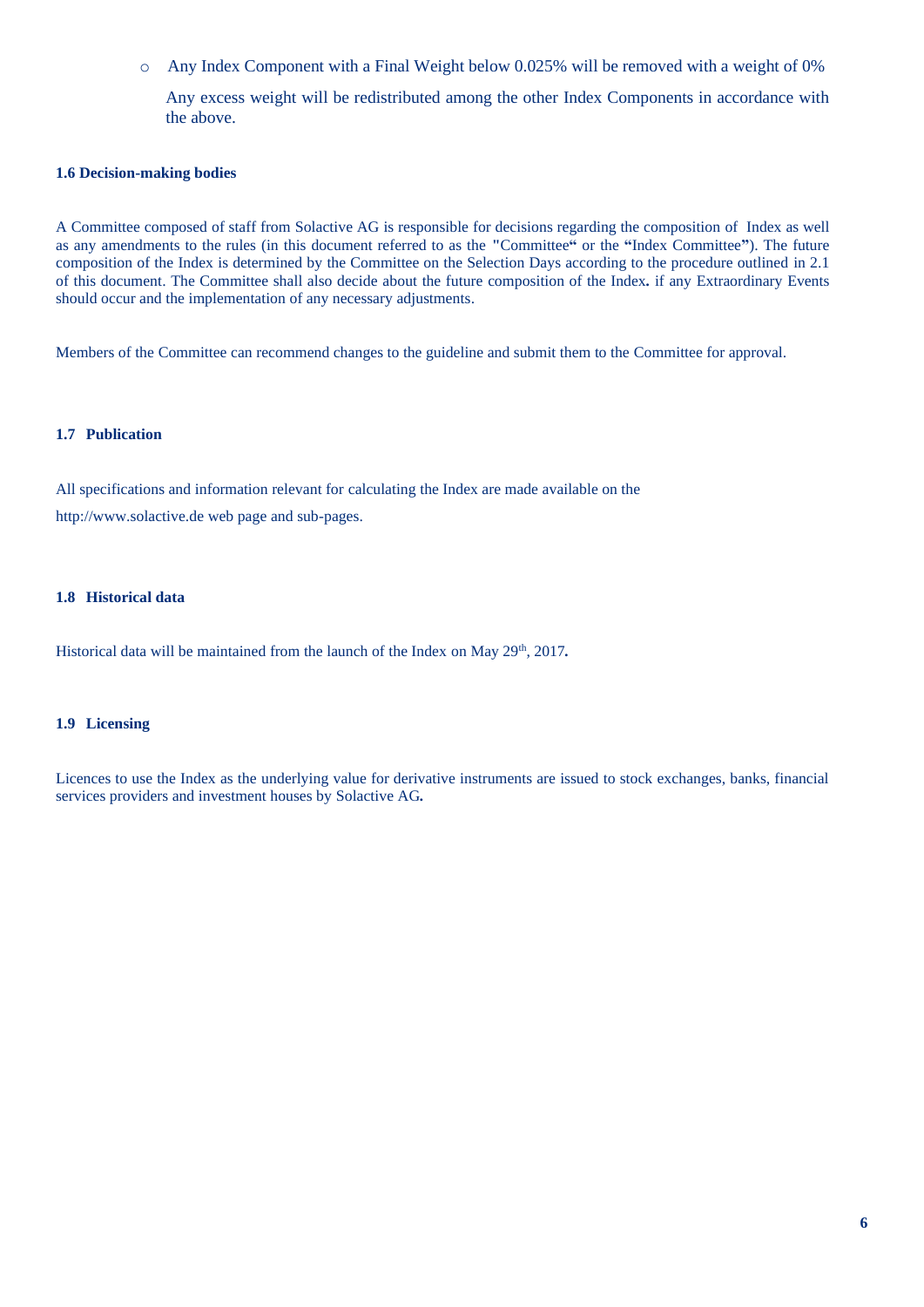### **2 Composition of the Index**

#### **2.1 Selection of the Index Components**

The initial composition of the Index as well as any ongoing adjustment is based on the following rules:

The companies that will be included in the Index ("Index Components") are determined by Candriam Belgium S.A.

An updated list of Index Components is posted on the website quarterly, approximately 5days prior to each Rebalance Date (defined below) of the index. Once the list is publicly available, Solactive uses the information to complete the index creation process by applying the weighting methodology outlined in 1.5. to determine the final index.

#### **2.2 Ordinary adjustment**

The composition of the Index is ordinarily adjusted four times a year on the  $3<sup>rd</sup>$  Friday of March, June, September, and December. The composition of the Index is reviewed on the Selection Day, which is the 2<sup>nd</sup> Friday in March, June, September and December. Necessary changes are announced.

The first adjustment will be made in June 2017 based on the Trading Prices of the Index Components on the Adjustment Day.

Solactive AG shall publish any changes made to the Index composition on the Selection Day and consequently with sufficient notice before the Adjustment Day.

#### **2.3 Extraordinary adjustment**

The Committee may, but is under no obligation to, substitute an Index Component with a successor Index Component upon the occurrence of an Extraordinary Event as determined by Solactive AG. Any such successor Index Component shall be included in the Index after the close of business on the day when an Extraordinary Event has been determined by Solactive AG.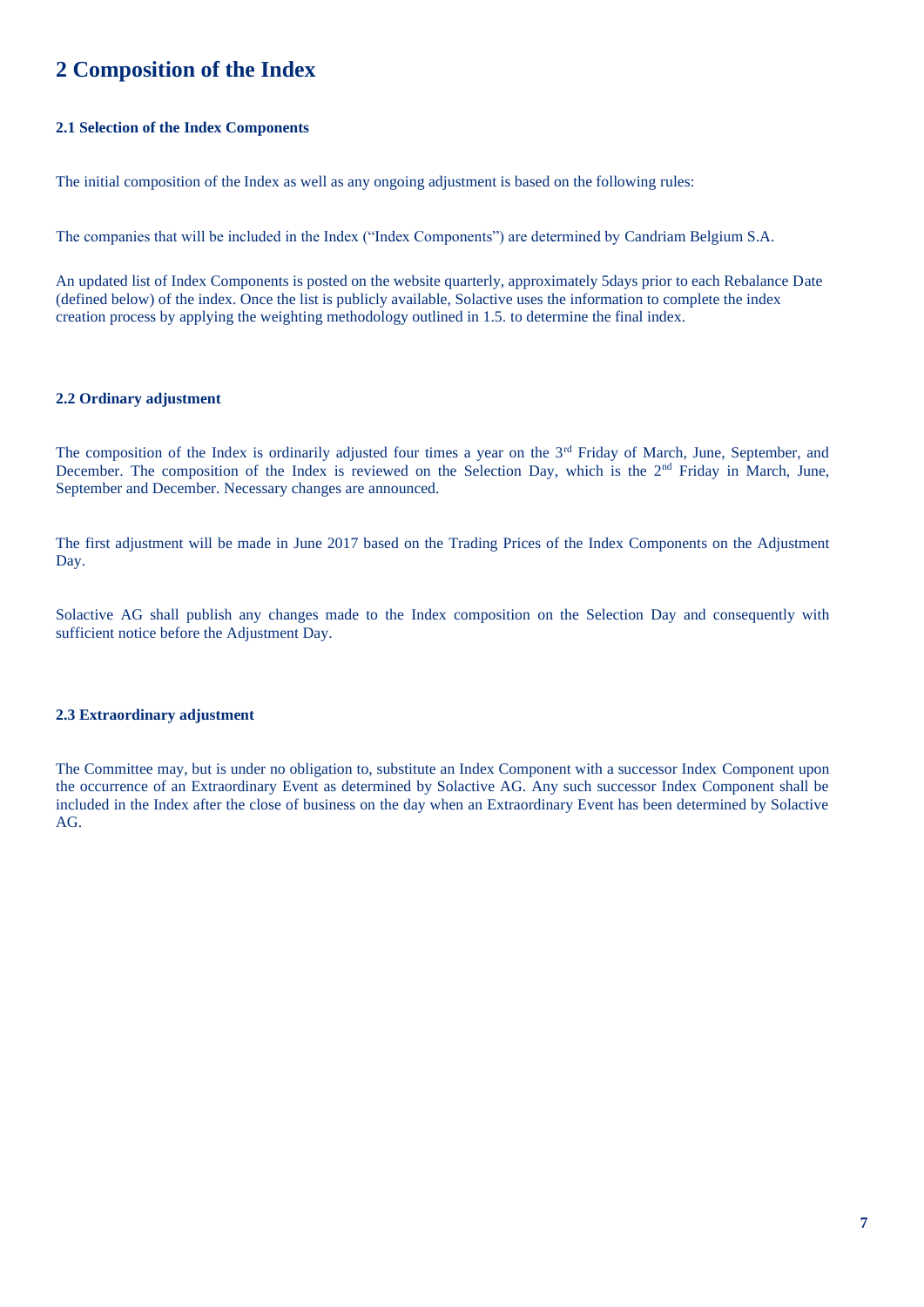### **3 Calculation of the Index**

#### **3.1 Index formula**

The Index Value on a Business Day at the relevant time is calculated in accordance with the following formula:

$$
Index_t = \sum_{i=1}^{n} \frac{(x_{i,t} * p_{i,t} * f_{i,t})}{D_t}
$$

With:

| $X_{i,t}$ | $=$ Number of Total Shares of the Index Component i on Trading Day t                      |
|-----------|-------------------------------------------------------------------------------------------|
| $p_{i,t}$ | $=$ Price of Index Component i on Trading Day t                                           |
| $f_{i,t}$ | $=$ Foreign exchange rate to convert the Price of Index Component i on Trading Day t into |
|           | the Index Currency                                                                        |
| $D_{t}$   | $=$ Divisor on Trading Day t                                                              |

The initial Divisor on the Start Date is calculated according to the following formula:

$$
D_t = \frac{\sum_{i=1}^{n} (p_{i,t} * f_{i,t} * x_{i,t})}{100}
$$

After the close of trading on each Adjustment Day t the new Divisor is calculated as follows:

$$
D_t = \frac{\sum_{i=1}^{n} (p_{i,t} * f_{i,t} * x_{i,t})}{Index_t}
$$

This Divisor is valid starting the immediately following Business Day.

#### **3.2 Accuracy**

The value of the Index will be rounded to 2 decimal places.

Trading Prices and foreign exchange rates will be rounded to six decimal places.

Divisors will be rounded to six decimal places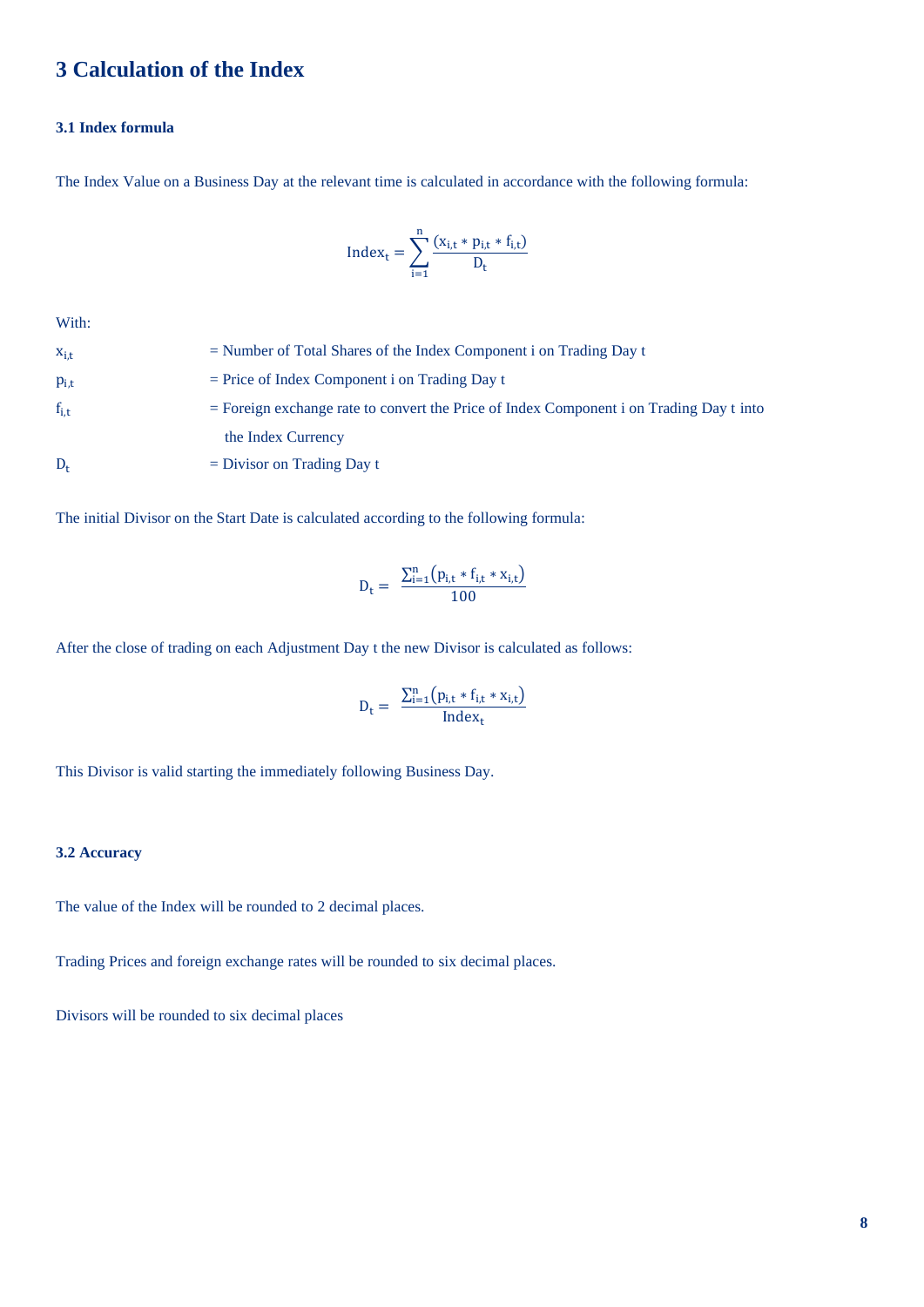Indices need to be adjusted for systematic changes in prices once these become effective. This requires the new Number of Total Shares of the affected Index Component and the Divisor to be calculated on an ex-ante basis.

Following the Committee's decision the Index is adjusted for distributions, capital increases and stock splits.

This procedure ensures that the first ex quote can be properly reflected in the calculation of the Index. This ex-ante procedure assumes the general acceptance of the Index calculation formula as well as open access to the parameter values used. The calculation parameters are provided by the Index Calculator.

#### **3.4 Dividends and other distributions**

Dividend payments and other distributions are included in the Index. They cause an adjustment of the Divisor. The new Divisor is calculated as follows:

$$
D_{t+1} = D_t * ~ \frac{\Sigma_{i=1}^n \big(p_{i,t}*f_{i,t}*x_{i,t}\big) - \big(x_{i,t}*y_{i,t}*g_{i,t}\big)}{\Sigma_{i=1}^n \big(p_{i,t}*f_{i,t}*x_{i,t}\big)}
$$

With:

| $p_{i,t}$ | $=$ Price of Index Component i on Trading Day t                                              |
|-----------|----------------------------------------------------------------------------------------------|
| $f_{i,t}$ | $=$ Foreign exchange rate to convert the Price of Index Component i on Trading Day t into    |
|           | the Index Currency                                                                           |
| $X_{i,t}$ | $=$ Number of Total Shares of the Index Component i on Trading Day t                         |
| $y_{i,t}$ | $=$ Distribution of Index Component i with ex date t+1 multiplied by the Dividend Correction |
|           | Factor                                                                                       |
| $g_{i,t}$ | $=$ Foreign exchange rate to convert the amount of the distribution of Index Component i on  |
|           | Trading Day t into the Index Currency                                                        |
| $D_t$     | $=$ Divisor on Trading Day t                                                                 |
| $D_{t+1}$ | $=$ Divisor on Trading Day $t+1$                                                             |
|           |                                                                                              |

#### **3.5 Corporate actions**

#### **3.5.1 Principles**

Following the announcement by an issuer of Index Components of the terms and conditions of a corporate action the Index Calculator determines whether such corporate action has a dilutive, concentrative or similar effect on the price of the respective Index Component.

If this should be the case the Index Calculator shall make the necessary adjustments that are deemed appropriate in order to take into account the dilutive, concentrative or similar effect and shall determine the date on which this adjustment shall come into effect.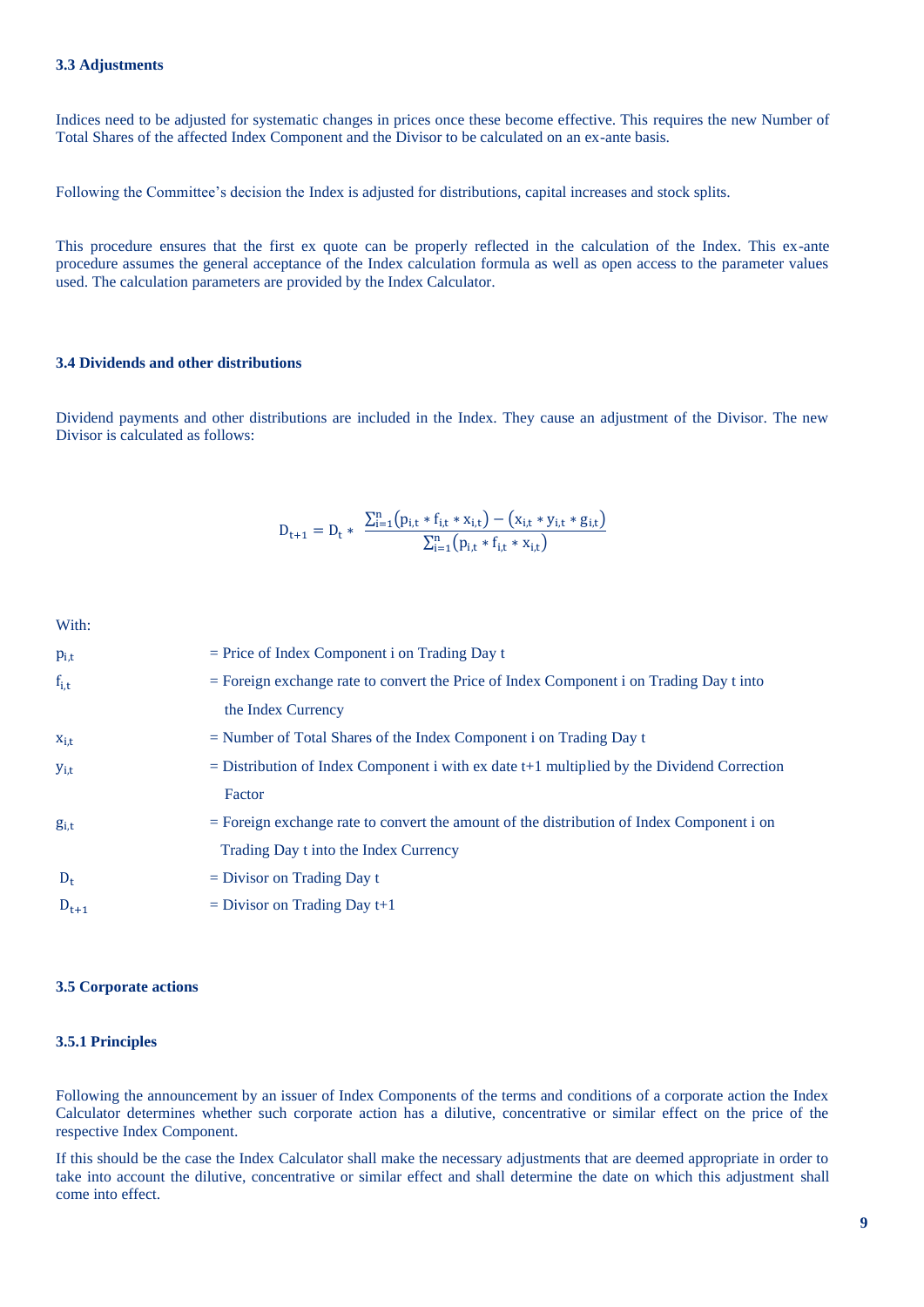Amongst other things the Index Calculator can take into account the adjustment made by an Affiliated Exchange as a result of the corporate action with regard to option and futures contracts on the respective share traded on this Affiliated Exchange.

#### **3.5.2 Capital increases**

In the case of capital increases with ex date t+1 the Index is adjusted as follows:

$$
x_{i,t+1} = x_{i,t} * \frac{1+B}{1}
$$

With:

 $x_{i,t+1}$  = Number of Total Shares of Index Component i on Trading Day t+1  $x_{i,t}$  = Number of Total Shares of Index Component i on Trading Day t B = Shares received for every share held

$$
p_{i,t+1}=\frac{p_{i,t}+s*B}{1+B}
$$

With:

| $p_{i,t+1}$ | $=$ Hypothetical Price of Index Component i on Trading Day t+1 |
|-------------|----------------------------------------------------------------|
| $p_{i,t}$   | $=$ Price of Index Component i on Trading Day t                |
| -S          | $=$ Subscription Price in the Index Component currency         |
| B           | $=$ Shares received for every share held                       |

$$
D_{t+1} = D_t * \frac{\Sigma_{i=1}^{n}\big(p_{i,t}*f_{i,t}*x_{i,t}\big)+\Sigma_{i=1}^{n}\big[\big(x_{i,t+1}*p_{i,t+1}*f_{i,t}\big)-\big(x_{i,t}*p_{i,t}*f_{i,t}\big)\big]}{\Sigma_{i=1}^{n}\big(p_{i,t}*f_{i,t}*x_{i,t}\big)}
$$

With:  $D_{i,t+1}$  = Divisor on Trading Day t+1  $D_{i,t}$  = Divisor on Trading Day t  $p_{i,t}$  = Price of Index Component i on Trading Day t  $f_{i,t}$  = Foreign exchange rate to convert the Price of Index Component i on Trading Day t into the Index Currency  $x_{i,t}$  = Number of Total Shares of the Index Component i on Trading Day t  $p_{i,t+1}$  = Hypothetical price of Index Component i on Trading Day t+1  $x_{i,t+1}$  = Number of Total Shares of the Index Component i on Trading Day t+1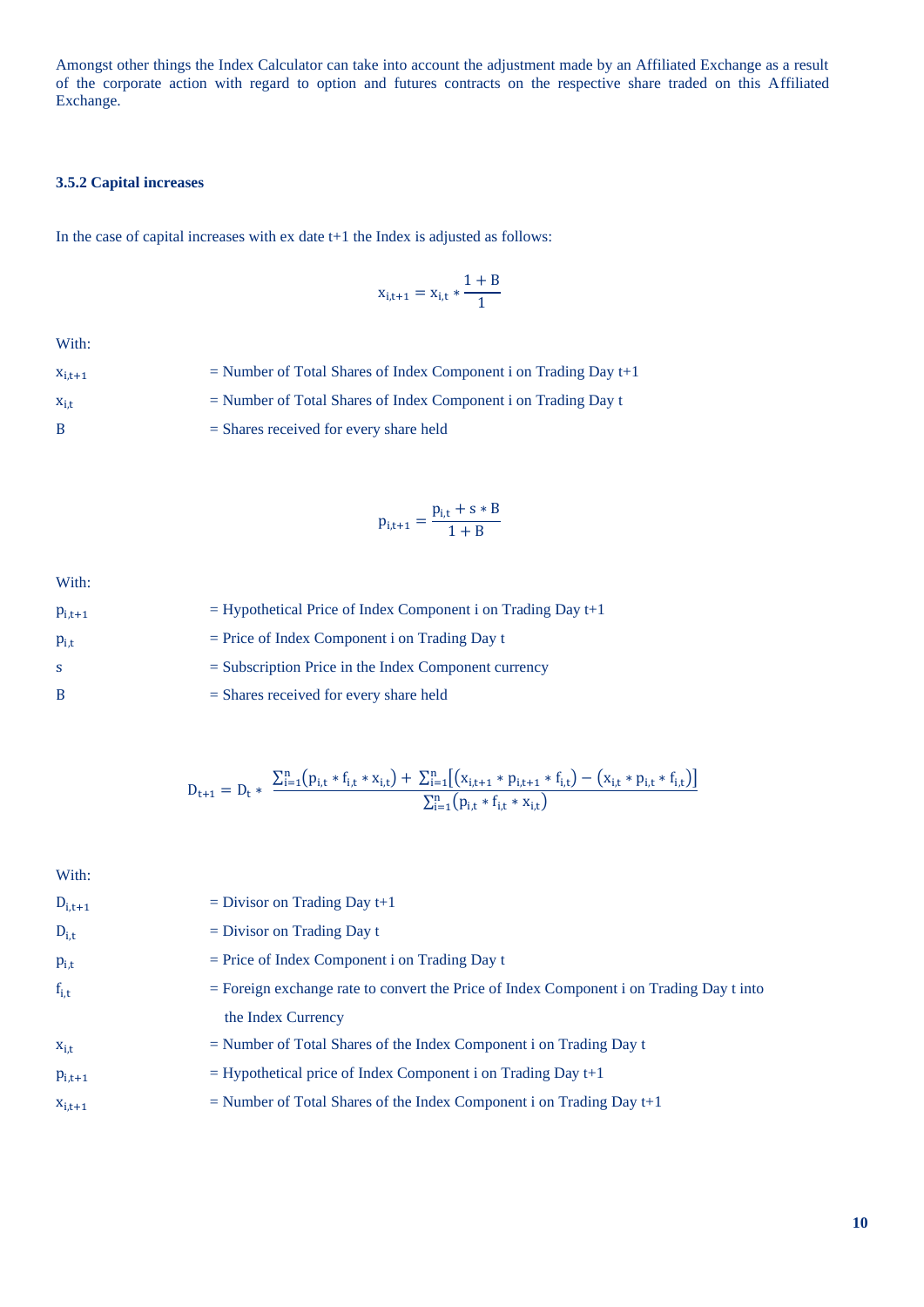In the case of share splits with ex date on Trading Day t+1 it is assumed that the prices change in ratio of the terms of the split. The new Number of Total Shares is calculated as follows:

$$
x_{i,t+1} = x_{i,t} * B
$$

With:

| $X_{i,t+1}$ | $=$ Number of Total Shares of the affected Index Component on Trading Day t+1 |
|-------------|-------------------------------------------------------------------------------|
| $X_{i,t}$   | $=$ Number of Total Shares of the affected Index Component on Trading Day t   |
| B.          | $=$ Shares after the share split for every share held before the split        |

#### **3.5.4 Stock distributions**

In the case of stock distributions with ex date on Trading Day t+1 it is assumed that the prices change according to the terms of the distribution. The new Number of Total Shares is calculated as follows:

$$
x_{i,t+1} = x_{i,t} * (1 + B)
$$

With:

| $X_{i,t+1}$  | $=$ Number of Total Shares of the affected Index Component on Trading Day $t+1$ |
|--------------|---------------------------------------------------------------------------------|
| $X_{i,t}$    | $=$ Number of Total Shares of the affected Index Component on Trading Day t     |
| <sup>B</sup> | $=$ Shares received for every share held                                        |

#### **3.6 Calculation of the Index in the event of a Market Disruption Event**

The Index is not calculated in the event of a Market Disruption Event or Force Majeure Event. If the Market Disruption Event or Force Majeure Event continues over a period of eight Trading Days, then the Committee will determine the necessary action (including but not limited to taking into account the market conditions prevailing at this point in time, the last quoted Trading Price for each of the Index Components as well as any other conditions that it deems relevant for calculating the Index value) such that the affected securities resulting from the Market Disruption Event are no longer causing such disruption to occur.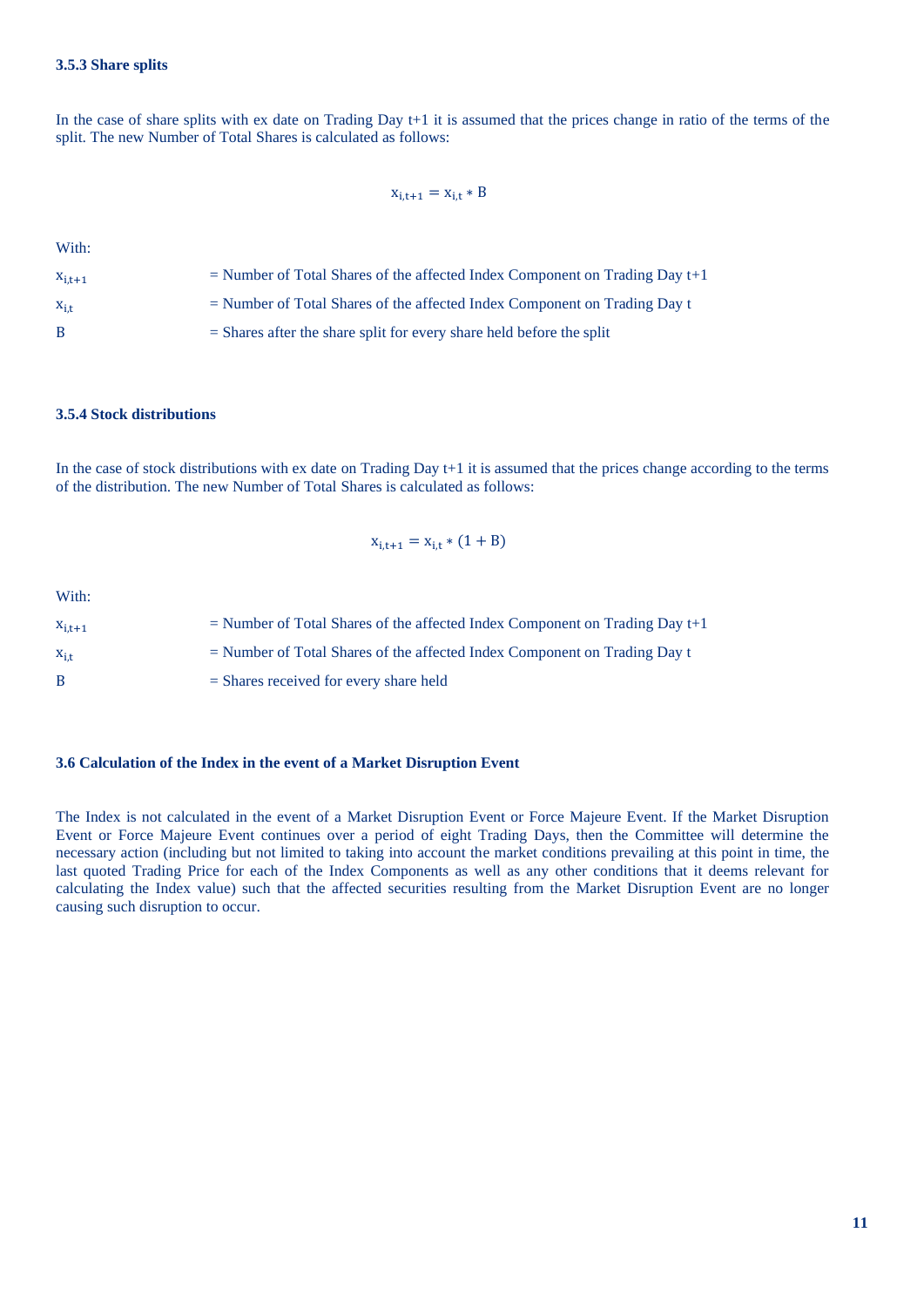**"Component Universe"** in respect of a Selection Day are companies that fulfill the following criteria:

The starting universe consists of all current members of the Solactive Europe Total Market 675 Index.

Only EMU companies that contribute to the 70% cumulative Market Capitalization are eligible for inclusion. Furthermore, when two share classes of a company are within the above range, the less liquid listing is excluded based on the three month Average Daily Value Traded.

Eligible companies are then assigned a score from 1 to 100 according to the following Macro and Micro socially responsible criteria:

- o Sector Specific criteria for the following Macro factors (Exposure to Global Sustainability Trends):
	- Climate Change-renewable energy producers are enjoying growing markets
	- **•** Resource Depletion-as rational resource use becomes inevitable, companies offering efficient resource utilization technologies stand to benefit
	- **•** Developing Economies-companies providing infrastructure services will benefit from growing and developing populations
	- **•** Demographic Evolutions-as people grow older, the need for tailor made service and products will be in string demand
	- Health & Wellness-healthy products offered by companies have a beneficial effect on health
	- Interconnectivity-as people interact across borders, companies offering video-conferencing tools address a genuine need
- Sector Specific criteria for the following Micro factors (Stakeholders Management):
	- Customers-after sales services impact customer loyalty
	- **•** Employees-the quality of employee contracts, training and career management are all positive factors in attracting, developing and retaining talent
	- Environment-new environmental legislation may require a significant investment for some companies while others that already observe higher standards can focus on increasing market share
	- Suppliers-abuse of labor rights in the supply chain has a considerable impact on reputation and brand image of companies
	- **EXECUTE:** Investors-the effective management of corporate governance issues is vital to maintain investor's confidence in a company
	- Society-in developing countries, integrating the expectations of the local population with the company's activities is a real asset

Companies ranked in the top 70% of the Eligible Universe (per sector) based on their Combined Macro and Micro scores are then further reviewed to see if they violate the Controversial Activities criteria or the United Nations Global Compact as detailed below or are deemed to be high risk:

- o Controversial Activities:
	- Armament: are involved in the production or sale of anti-personnel landmines, cluster bombs, depleted uranium, and/or chemical/nuclear/biological/white phosphorous weapons, regardless of the revenues involved and/or generate more than 3% of their turnover from the production or the sale of conventional weapons
	- Activities in oppressive regimes: large presence (Revenues > 1%) in highly oppressive regimes
	- $\blacksquare$  Adult content: Revenues  $> 5\%$
	- $\blacksquare$  Alcohol: Revenues > 10%
	- **•** Animal Testing: Responsible policy of no legal requirement or breaches to legislation
	- **•** Gambling: Revenues  $> 5\%$
	- **•** Genetic modification: Revenues  $> 10\%$
	- $\blacksquare$  Nuclear: Revenues > 30%
	- $\blacksquare$  Tobacco: Revenues > 5%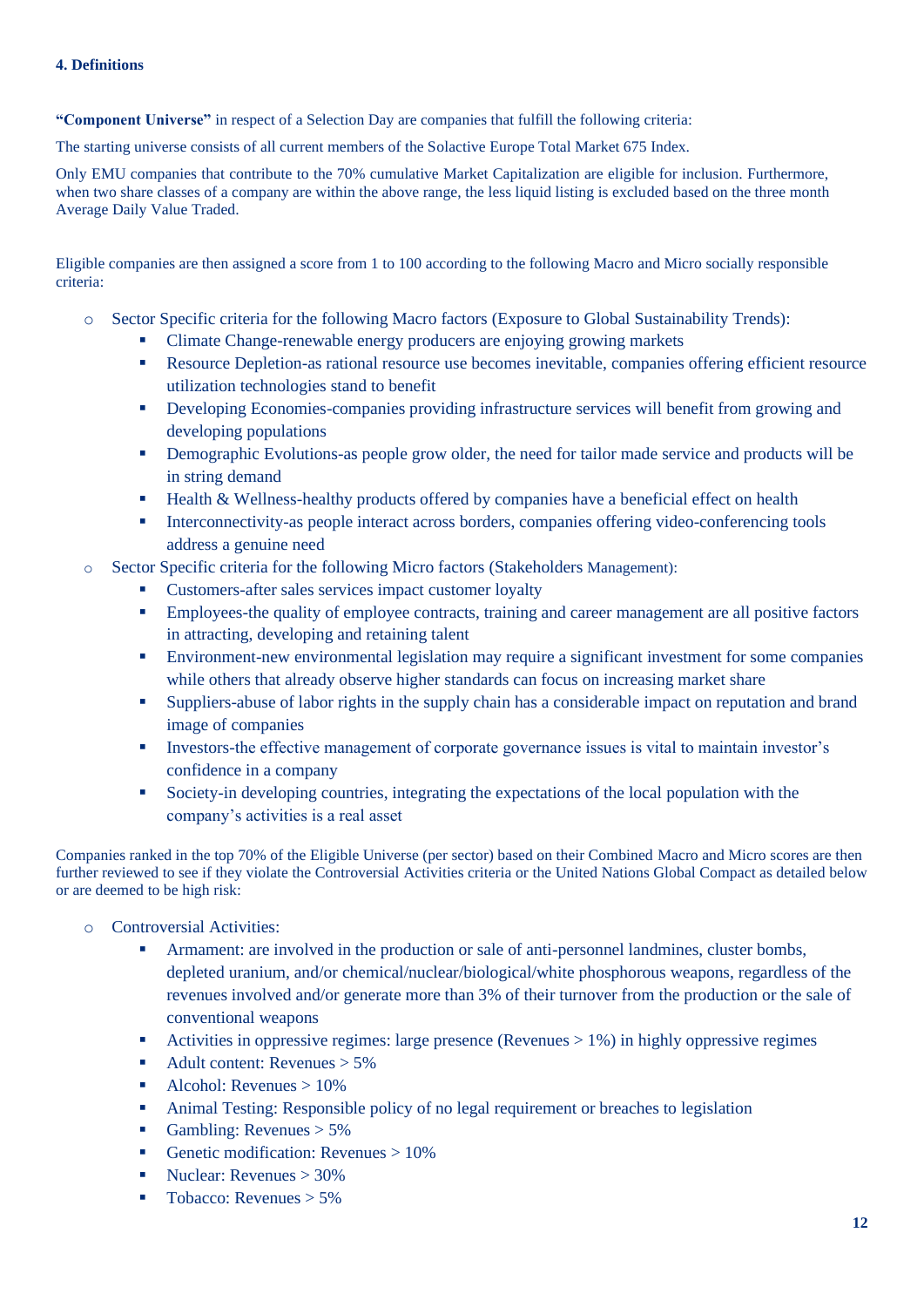- ▪
- Thermal Coal:
	- (1) Revenues  $> 5\%$  and

(2) no SBTi target set at well-below  $2^{\circ}C$  or 1.5°C, or have a SBTi 'Business Ambition for 1.5°C' commitment and

(3) more than 10% of CapEx dedicated to thermal coal-related activities or less than 10% with the objective of increasing revenue and

(4) have less than 50% of CapEx dedicated to contributing activities

If the issuer does respect at least one of these criteria, it is compliant with Febelfin requirements.

- Unconventional Oil & Gas:
	- (1) Revenues  $> 5\%$  and

(2) no SBTi target set at well-below 2°C or 1.5°C, or have a SBTi 'Business Ambition for 1.5°C' commitment and

(3) have less than 50% of CapEx dedicated to contributing activities If the issuer does respect at least one of these criteria, it is compliant with Febelfin requirements.

■ Conventional Oil & Gas:

(1) Revenues  $> 5\%$  and

(2) no SBTi target set at well-below 2°C or 1.5°C, or have a SBTi 'Business Ambition for 1.5°C' commitment and

(3) more than 15% of CapEx dedicated to thermal coal-related activities or less than 15% with the objective of increasing revenue and

(4) have less than 15% of CapEx dedicated to contributing activities

If the issuer does respect at least one of these criteria, it is compliant with Febelfin requirements ■ Electricity Generation<sup>\*</sup>:

(1) no SBTi target set at well-below 2°C or 1.5°C, or have a SBTi 'Business Ambition for 1.5°C' commitment and

(2) Derive less than 50% of its revenues from contributing activities

(3) have less than 50% of CapEx dedicated to contributing activities

If the issuer does respect at least one of these criteria, it is compliant with Febelfin requirements.

- $(4)$  Carbon Intensity > 393 (GCO2/kWh)\*
- $\bullet$  \*In 2022, 2023, 2024 & 2025, the following new thresholds will be applicable: Carbon intensity > 374, 354, 335 & 315 (gCO2/kWh)
- For more details regarding the Revised Towards Sustainability Quality Standards eligibility and thresholds with regard to controversial activities: https://www.towardssustainability.be/sites/default/files/files/RevisedQS\_Technical\_20210531.pdf
- **IF** In case where above criteria are more strict than the applied criteria by the Revised Towards Sustainability Quality Standard, the most strict criteria will be applicable.
- o The United Nations Global Compact consists of 10 principles covering:
	- Human rights-businesses should:
		- Support and respect the protection of internationally proclaimed human rights; and
		- Make sure that they are not complicit in human rights abuses
	- Labor rights-businesses should:
		- Uphold the freedom of association and the effective recognition of the right to collective bargaining;
		- Eliminate all forms of forced and compulsory labor;
		- Abolish the child labor;
		- Eliminate discrimination in respect of employment and occupation.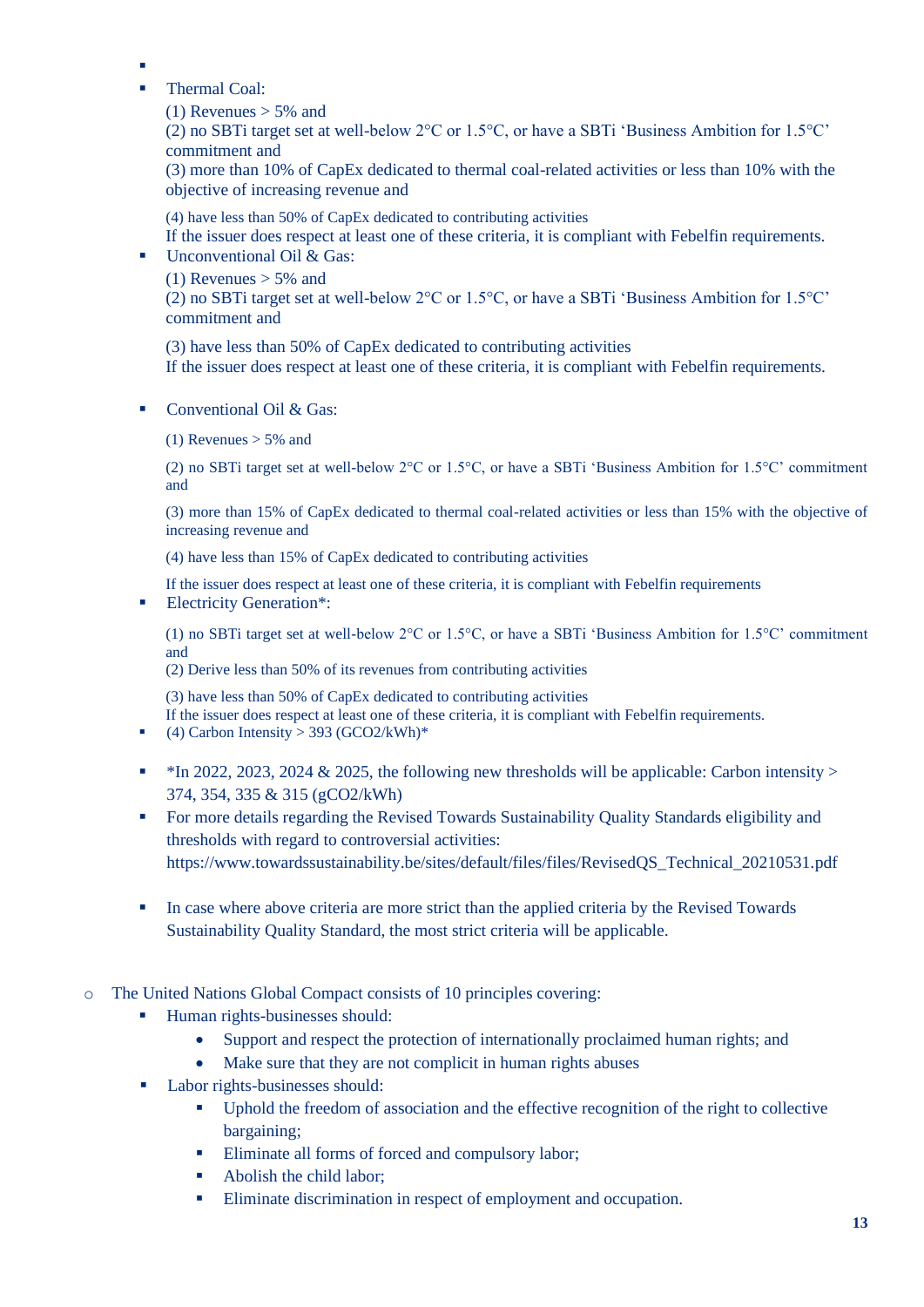- Environment-businesses should:
	- Support a precautionary approach to environmental challenges;
	- Undertake initiatives to promote greater environmental responsibility; and
	- **Encourage the development and diffusion of environmentally friendly technologies.**
- Corruption-businesses should:
	- Work against corruption in all its forms, including corruption and bribery.
- **•** The United Nations Guiding Principles on Business and Human Rights (UNGPs)
- The OECD Guidelines for Multinational Enterprises (as far as relevant)
- The ILO Conventions

Companies that are not excluded based on the preceding criteria form the basis of the Index ("Index Components"). The list of Index Components is available free of charge on Candriam's website located at [http://indexiq.candriam.com.](http://indexiq.candriam.com/)

**"Average Daily Value Traded"** means, in respect of a Share, the sum of Daily Traded Value over a specified period divided by the number of Exchange Trading Days that fall in the specified period.

**"Daily Traded Value"** means, in respect of a Share and of an Exchange Trading Day, the product of (i) the Closing Exchange Price of such Share and (ii) the volume traded (measured as a number of Shares) of such Share on the Exchange during such Exchange Trading Day.

**"Index Component"** is each share currently included in the Index.

**"Total Shares"** is in respect of an Index Component and any given Business Day the number or fraction of shares included in the Index. It is calculated for any Index Component as the ratio of (A) the Percentage Weight of an Index Component multiplied by the Index value and the Divisor and (B) its Trading Price (converted into the index currency according to the principles laid out in Section 1.4 of this document).

**"Percentage Weight"** of an Index Component is the ratio of its Trading Price in Index Currency multiplied by its Total Shares divided by the Index value and the Divisor.

**"Dividend Correction Factor"** is calculated as 1 minus the applicable withholding tax rate and/or other applicable tax rate currently prevalent in the respective country.

In particular an **"Extraordinary Event"** is

- a Merger
- a Takeover bid
- a delisting
- the Nationalisation of a company
- Insolvency.

The Trading Price for this Index Component on the day the event came into effect is the last available market price for this Index Component quoted on the Exchange on the day the event came into effect (or, if a market price is not available for the day the event came into effect, the last available market price quoted on the Exchange on a day specified as appropriate by the Index Calculator), as determined by the Index Calculator, and this price is used as the Trading Price of the particular Index Component until the end of the day on which the composition of the Index is next set.

In the event of the Insolvency of an issuer of an Index Component the Index Component shall remain in the Index until the next Adjustment Day. As long as a market price for the affected Index Component is available on a Business Day, this shall be applied as the Trading Price for this Index Component on the relevant Business Day, as determined in each case by the Index Calculator. If a market price is not available on a Business Day the Trading Price for this Index Component is set to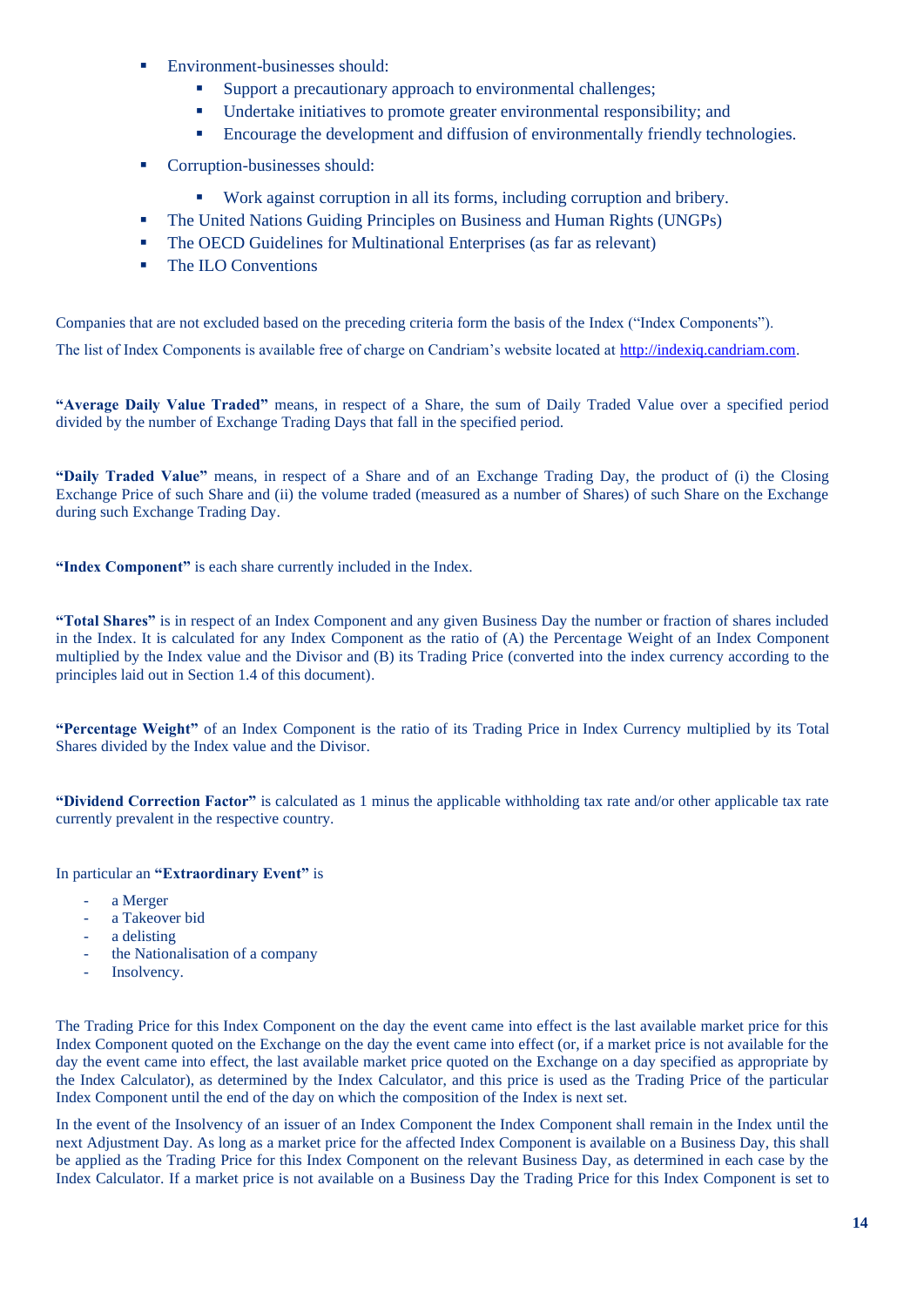zero. The Committee may also decide to eliminate the respective Index Component at an earlier point in time prior to the next Adjustment Day. The procedure in this case is identical to an elimination due to and Extraordinary Event.

An Index Component is **"delisted"** if the Exchange announces pursuant to the Exchange regulations that the listing of, the trading in or the issuing of public quotes on the Index Component at the Exchange has ceased immediately or will cease at a later date, for whatever reason (provided delisting is not because of a Merger or a Takeover bid), and the Index Component is not immediately listed, traded or quoted again on an exchange, trading or listing system, acceptable to the Index Calculator,

**"Insolvency"** occurs with regard to an Index Component if (A) all shares of the respective issuer must be transferred to a trustee, liquidator, insolvency administrator or a similar public officer as result of a voluntary or compulsory liquidation, insolvency or winding-up proceedings or comparable proceedings affecting the issuer of the Index Components or (B) the holders of the shares of this issuer are legally enjoined from transferring the shares.

A **"Takeover bid"** is a bid to acquire, an exchange offer or any other offer or act of a legal person that results in the related legal person acquiring as part of an exchange or otherwise more than 10% and less than 100% of the voting shares in circulation from the issuer of the Index Component or the right to acquire these shares, as determined by the Index Calculator based on notices submitted to public or self-regulatory authorities or other information considered by the Index Calculator to be relevant.

With regard to an Index Component a **"Merger"** is

- (i) a change in the security class or a conversion of this share class that results in a transfer or an ultimate definite obligation to transfer all the shares in circulation to another legal person,
- (ii) a merger (either by acquisition or through forming a new structure) or a binding obligation on the part of the issuer to exchange shares with another legal person (except in a merger or share exchange under which the issuer of this Index Component is the acquiring or remaining company and which does not involve a change in security class or a conversion of all the shares in circulation),
- (iii) a takeover offer, exchange offer, other offer or another act of a legal person for the purposes of acquiring or otherwise obtaining from the issuer 100% of the shares issued that entails a transfer or the irrevocable obligation to transfer all shares (with the exception of shares which are held and controlled by the legal person), or
- (iv) a merger (either by acquisition or through forming a new structure) or a binding obligation on the part of the issuer of the share or its subsidiaries to exchange shares with another legal person, whereby the issuer of the share is the acquiring or remaining company and it does not involve a change in the class or a conversion of the all shares issued, but the shares in circulation directly prior to such an event (except for shares held and controlled by the legal person) represent in total less than 50% of the shares in circulation directly subsequent to such an event.

The **"Merger Date"** is the date on which a Merger is concluded or the date specified by the Index Calculator if such a date cannot be determined under the law applicable to the Merger.

**"Nationalisation"** is a process whereby all shares or the majority of the assets of the issuer of the shares are nationalised or are expropriated or otherwise must be transferred to public bodies, authorities or institutions.

**"Exchange"** is, in respect of Index and every Index Component, the respective primary exchange where the Index Component has its primary listing. The Committee may decide to declare a different stock exchange the "Exchange" for trading reasons, even if the company is only listed there via a Stock Substitute.

**"Stock Substitute"** includes in particular American Depository Receipts (ADR) and Global Depository Receipts (GDR).

With regard to an Index component (subject to the provisions given above under "Extraordinary Events") the **"Trading Price**" in respect of a Trading Day is the closing price on this Trading Day determined in accordance with the Exchange regulations. If the Exchange has no closing price for an Index Component, the Index Calculator shall determine the Trading Price and the time of the quote for the share in question in a manner that appears reasonable to him.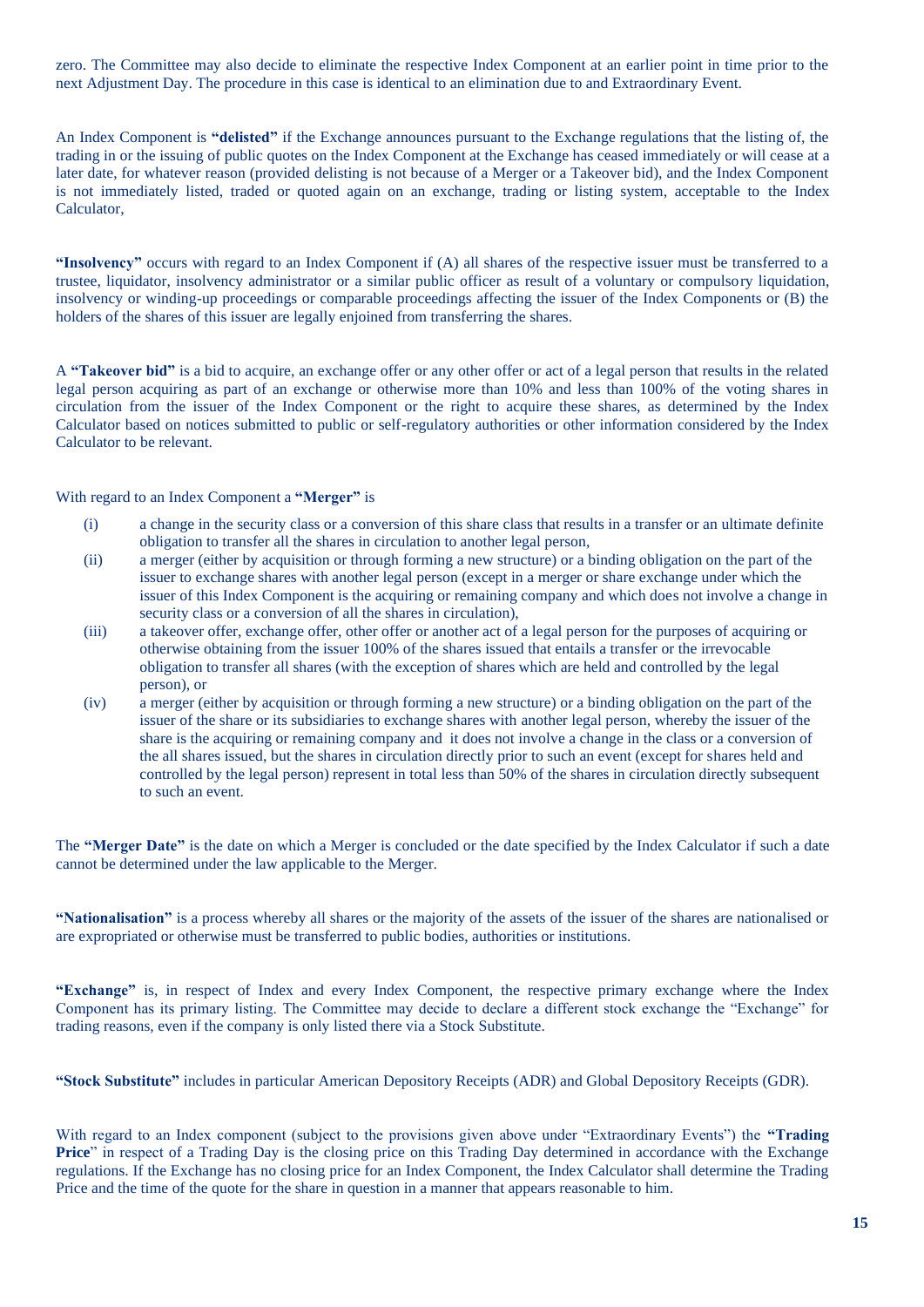A **"Trading Day**" is in relation to the Index or an Index Component a Trading Day on the Exchange (or a day that would have been such a day if a market disruption had not occurred), excluding days on which trading may be ceased prior to the normal Exchange closing time. The Index Calculator is ultimately responsible as to whether a certain day is a Trading Day with regard to the Index or an Index Component or in any other connection relating to this document.

**"Business Day"** in relation to the index is each day Monday to Friday except common European banking holidays. Common European banking holidays are Good Friday, Easter Monday, Christmas Day, Boxing Day and New Years Day.

The **"Index Calculator"** is Solactive AG or any other appropriately appointed successor in this function.

The **"Index Currency"** is EUR.

**"Market Capitalization"** is with regard to each of the shares in the Index Universe on a Selection Day or Adjustment Day the value published as the Market Capitalization for this day.

As at the date of this document Market Capitalization is defined as the value of a company calculated by multiplying the number of shares outstanding of the company by its share price.

**"Adjustment Day"** is the 3rd Friday of March, June, September and December.

"Selection Day" is the 2<sup>nd</sup> Friday of March, June, September and December.

An **"Affiliated Exchange"** is with regard to an Index Component an exchange, a trading or quotation system on which options and futures contracts on the Index Component in question are traded, as specified by the Index Calculator.

#### A "**Market Disruption Event**" occurs if

1. one of the following events occurs or exists on a Trading Day prior to the opening quotation time for an Index Component:

A) trading is suspended or restricted (due to price movements that exceed the limits allowed by the Exchange or an Affiliated Exchange, or for other reasons):

- 1.1. across the whole Exchange; or
- 1.2. in options or futures contracts on or with regard to an Index Component or an Index Component that is quoted on an Affiliated Exchange; or
- 1.3. on an Exchange or in a trading or quotation system (as determined by the Index Calculator) in which an Index Component is listed or quoted; or

B) an event that (in the assessment of the Index Calculator) generally disrupts and affects the opportunities of market participants to execute on the Exchange transactions in respect of a share included in the Index or to determine market values for a share included in the Index or to execute on an Affiliated Exchange transaction with regard to options and futures contracts on these shares or to determine market values for such options or futures contracts; or

2. trading on the Exchange or an Affiliated Exchange is ceased prior to the usual closing time (as defined below), unless the early cessation of trading is announced by the Exchange or Affiliated Exchange on this Trading Day at least one hour before

(aa) the actual closing time for normal trading on the Exchange or Affiliated Exchange on the Trading Day in question or, if earlier.

(bb) the closing time (if given) of the Exchange or Affiliated Exchange for the execution of orders at the time the quote is given.

**"Normal exchange closing time"** is the time at which the Exchange or an Affiliated Exchange is normally closed on working days without taking into account after-hours trading or other trading activities carried out outside the normal trading hours; or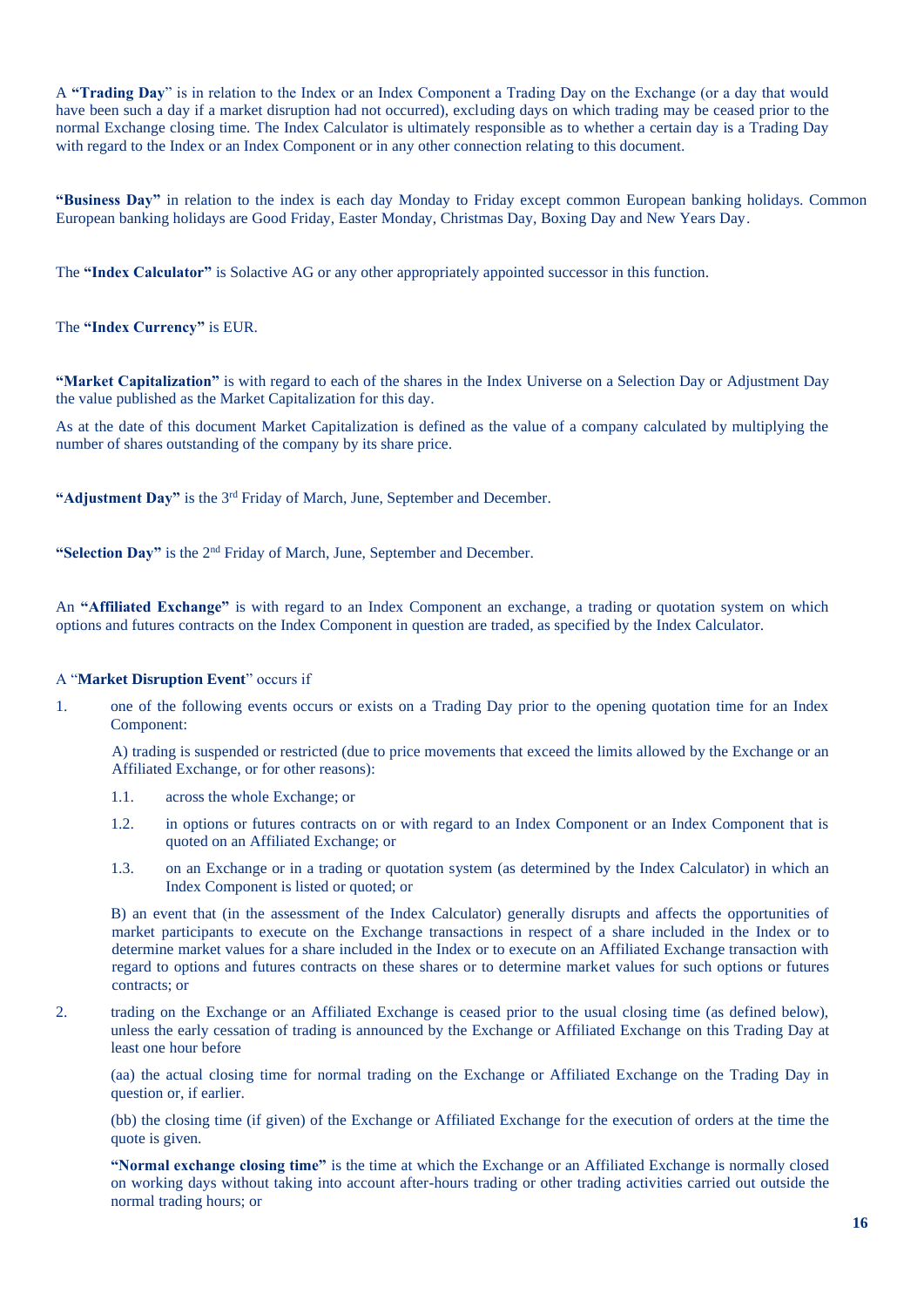3. a general moratorium is imposed on banking transactions in the country in which the Exchange is resident if the above-mentioned events are material in the assessment of the Index Calculator, whereby the Index Calculator makes his decision based on those circumstances that he considers reasonable and appropriate.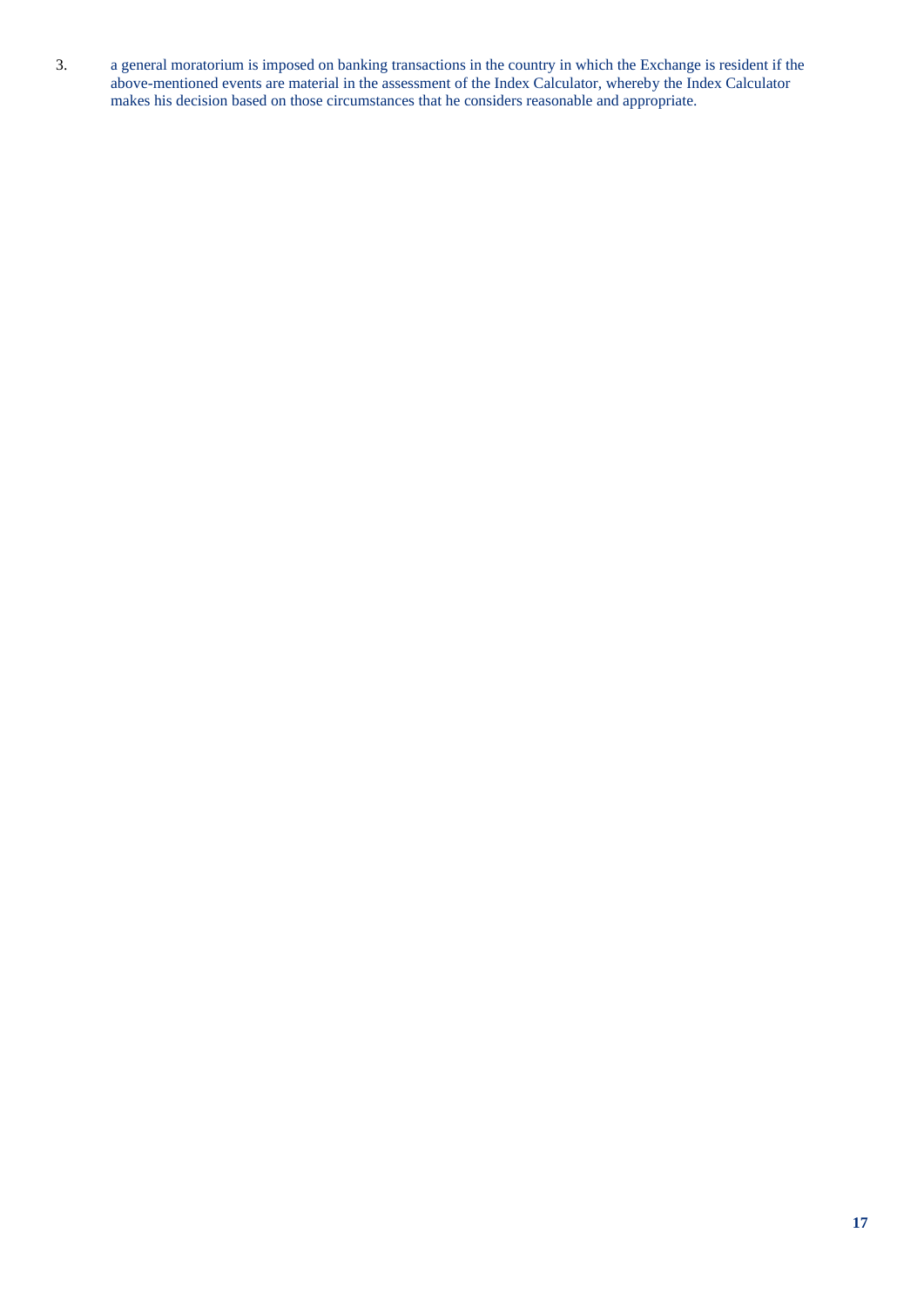## **5 Appendix**

#### **5.1 Contact data**

#### **Information regarding the Index concept**

Solactive AG Platz der Einheit 1 60327 Frankfurt am Main, Germany Tel: +49 69 719160 00 Fax: +49 69 719160 25 [info@solactive.com](mailto:info@solactive.com) www.solactive.com

Further information about the index can also be obtained via the following link: <https://www.solactive.com/> or http://indexiq.candriam.com

#### **5.2 Calculation of the Index – change in calculation method**

The application by the Index Calculator of the method described in this document is final and binding. The Index Calculator shall apply the method described above for the composition and calculation of the Index. However it cannot be excluded that the market environment, supervisory, legal, financial or tax reasons may require changes to be made to this method. The Index Calculator may also make changes to the terms and conditions of the Index and the method applied to calculate the Index, which he deems to be necessary and desirable in order to prevent obvious or demonstrable error or to remedy, correct or supplement incorrect terms and conditions. The Index Calculator is not obliged to provide information on any such modifications or changes. Despite the modifications and changes the Index Calculator will take the appropriate steps to ensure a calculation method is applied that is consistent with the method described above.

#### **5.3 Codes for fundamental data**

- Average of the last 5 years Sales in EUR: FF\_SALES
- Average of the last XX quarters/ 5 years Net Earnings in EUR: FF\_NET\_INC
- Most recent Book Value in EUR: FF\_BPS\*FF\_COM\_SHS\_OUT
- Average of the last 5 years Operating Cash Flow in EUR: FF\_OPER\_CF
- Earnings per shares of the last fiscal year; 1/FF\_PE
- Operating cash flow of the last fiscal year to last Market Value: FF\_OPER\_CF/FF\_MKT\_VAL
- Total Sales to Enterprise Value of the last fiscal year: 1/FF\_ENTPR\_VAL\_SALES
- Financing cash flow of the last fiscal year to last Market Value: FF\_FIN\_CF/FF\_MKT\_VAL
- Earnings before Interest, Taxes, Depreciation and Amortization (EBITDA) of the last fiscal year to last fiscal year Net Debt: 1/FF\_NET\_DEBT\_EBITDA\_OPER
- Operating cash flow of the last fiscal year: FF\_OPER\_CF